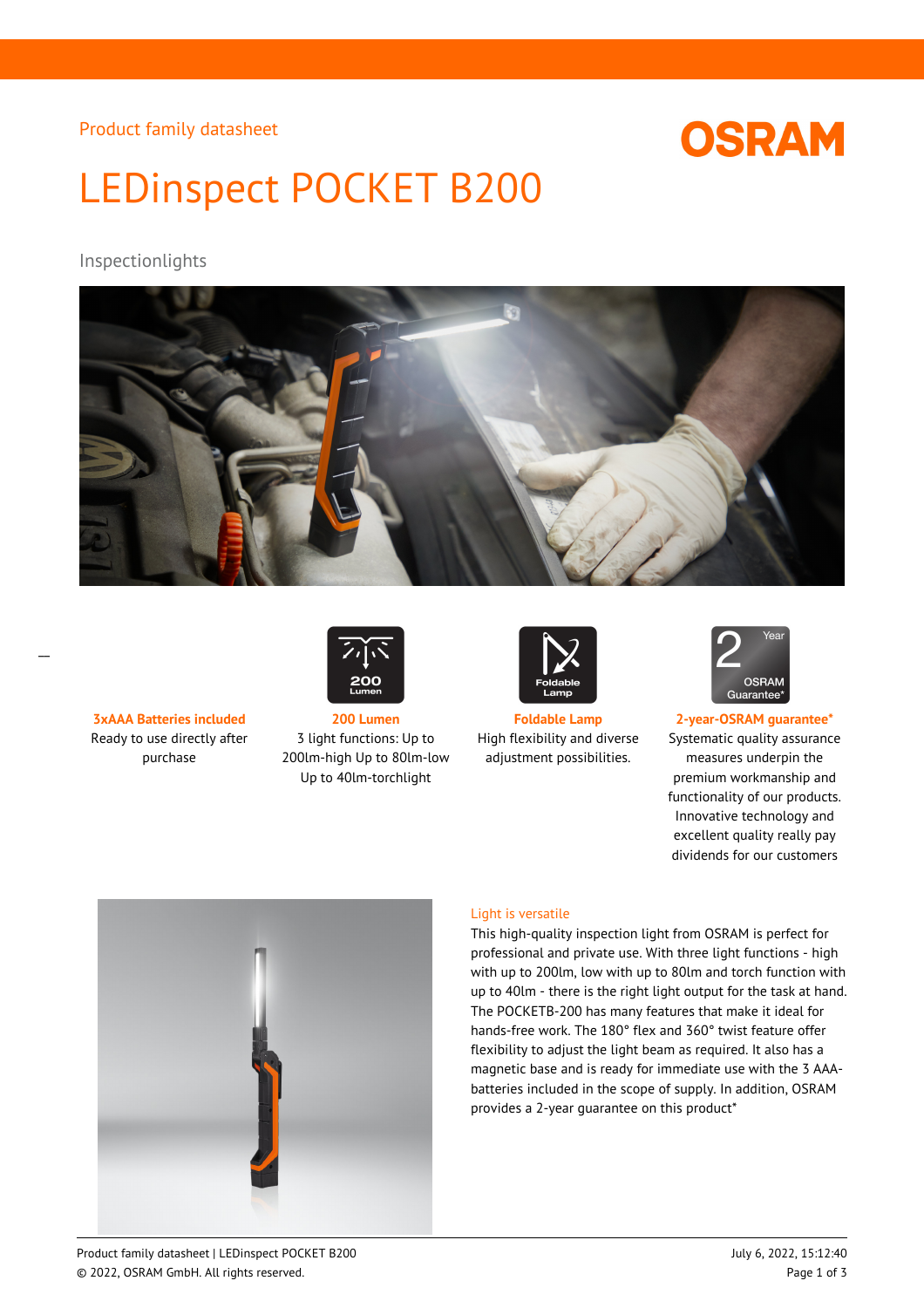# Product family datasheet

Technical data

\_\_

|                            | <b>Product information</b>                            |                                  |                          |                                     | <b>Electrical data</b>    |                             |                           | <b>Photometrical data</b>                                                                                                    |  |
|----------------------------|-------------------------------------------------------|----------------------------------|--------------------------|-------------------------------------|---------------------------|-----------------------------|---------------------------|------------------------------------------------------------------------------------------------------------------------------|--|
| <b>Product description</b> | <b>Application (Category</b><br>and Product specific) |                                  | Order<br>reference       |                                     | <b>Nominal</b><br>wattage | <b>Nominal</b><br>voltage   | Color<br>temper-<br>ature | <b>Luminous</b><br>flux                                                                                                      |  |
| <b>INSPECTION LAMP</b>     | LED inspection lights                                 |                                  | LEDIL411                 |                                     | 2.96 W                    | 3.7V                        | 6500 K                    | 200 lm                                                                                                                       |  |
|                            |                                                       | <b>LED</b> module<br>information |                          |                                     | Dimensions & weight       |                             |                           |                                                                                                                              |  |
| <b>Product description</b> | Light color<br><b>LED</b>                             | Number of<br>LEDs per<br>module  | <b>Product</b><br>weight |                                     |                           | Length                      | Width                     | Height                                                                                                                       |  |
| <b>INSPECTION LAMP</b>     | White                                                 | 2                                |                          | 110.00 <sub>a</sub>                 |                           | 285.0 mm                    | 40.0 mm                   | 25.0 mm                                                                                                                      |  |
|                            |                                                       | Colors & materials               |                          | Lifespan<br>Additional product data |                           |                             |                           |                                                                                                                              |  |
| <b>Product description</b> | <b>Base color</b>                                     |                                  |                          | Guarantee                           |                           | <b>Type of Battery</b>      |                           | <b>Number of included</b><br><b>batteries</b>                                                                                |  |
| <b>INSPECTION LAMP</b>     |                                                       | Black / Orange                   |                          | 2 years                             |                           | Disposable                  | 3                         |                                                                                                                              |  |
|                            |                                                       |                                  |                          | <b>Capabilities</b>                 |                           | Certificates &<br>standards |                           | <b>Environmental</b><br>information<br>Information<br>according Art. 33 of<br><b>EU Regulation (EC)</b><br>1907/2006 (REACh) |  |
| <b>Product description</b> |                                                       | Scope of battery                 |                          | <b>Technology</b>                   |                           | <b>IK Class</b>             |                           | <b>Date of Declaration</b>                                                                                                   |  |
| <b>INSPECTION LAMP</b>     |                                                       | Yes                              |                          | LED                                 |                           | IK <sub>07</sub>            |                           | 19-01-2022                                                                                                                   |  |

| <b>Product description</b> | <b>Primary Article</b><br><b>Identifier</b> | Declaration No. in<br><b>SCIP database</b> |
|----------------------------|---------------------------------------------|--------------------------------------------|
| <b>INSPECTION LAMP</b>     | 4052899623927                               | In work                                    |